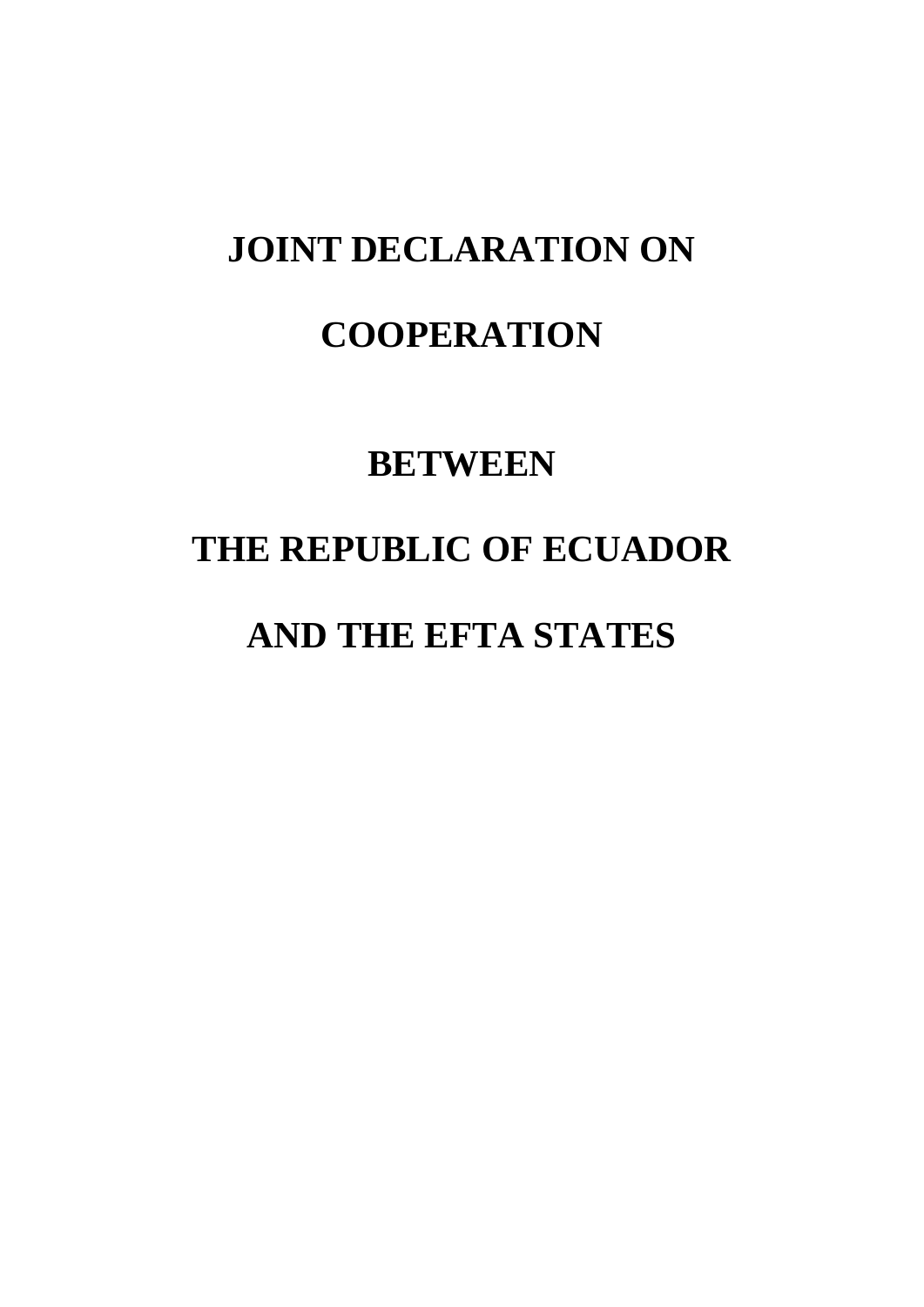#### **JOINT DECLARATION ON COOPERATION**

**The Republic of Ecuador** (hereinafter referred to as "Ecuador"), on the one hand,

and

**Iceland, the Principality of Liechtenstein, the Kingdom of Norway and the Swiss Confederation** (hereinafter referred to as "the EFTA States"), on the other:

DESIRING to enhance the bonds of friendship and economic cooperation between Ecuador and the EFTA States;

BELIEVING that such cooperation will contribute to their common interests in strengthening their economic cooperation, create new opportunities for employment and enhance the economic development;

ADHERING to the principles of human rights, democracy and the common objective of fostering human and economic contacts across borders;

RECOGNISING the different levels of development between the EFTA States and Ecuador.

BUILDING on their mutual commitment to the World Trade Organization (hereinafter referred to as the WTO);

EXPRESSING their intention to establish a framework supporting the expansion and diversification of trade and investment flows between Ecuador and the EFTA States,

DESIRING to pursue the objective of sustainable development and recognising the mutual supportiveness of the economic development, the social development and the environmental protection

ACKNOWLEDGING the importance of good corporate governance and corporate social responsibility for sustainable development, and affirming their aim to encourage enterprises to observe internationally recognised guidelines and principles in this respect

HEREBY DECLARE the following: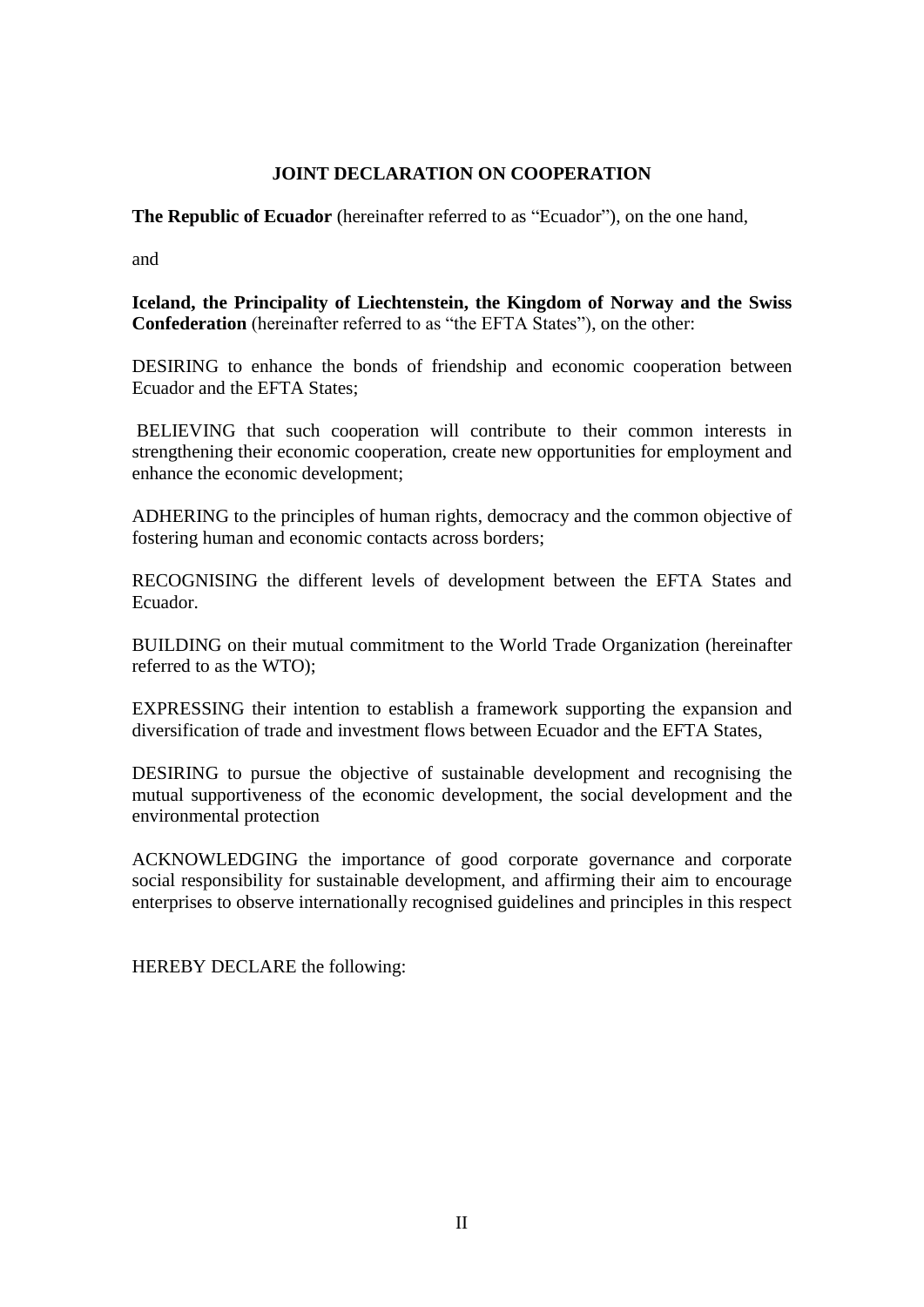#### **I OBJECTIVES**

- 1. Ecuador and the EFTA States will seek to:
	- (a) enhance economic relations between them, in particular concerning trade in goods and services as well as investment;
	- (b) facilitate the increased involvement of the private sector, in particular of micro, small, and medium-sized enterprises, in trade and commercial cooperation between them;
	- (c) ensure that labour and environmental standards are reflected in their trade relationship; and
	- (d) examine, in light of any relevant factors, the possibility of further developing their economic and trade relationship.

#### **II TRADE**

2. The EFTA States and Ecuador, subject to their respective laws and regulations, will seek ways and means to expand trade relations, taking into account international obligations, in particular the provisions of the WTO agreements, *inter alia,* in the areas of:

- (a) trade in goods and services;
- (b) technical barriers to trade;
- (c) sanitary and phytosanitary measures;
- (d) trade facilitation, including customs cooperation; and
- (e) intellectual property rights;

3. Ecuador and the EFTA States will seek to broaden cooperation in areas of particular importance to expanding their trade relations, *inter alia,* by exchanging views and information, and encouraging cooperation on:

- (a) competition policy and law;
- (b) public procurement;
- (c) trade and sustainable development;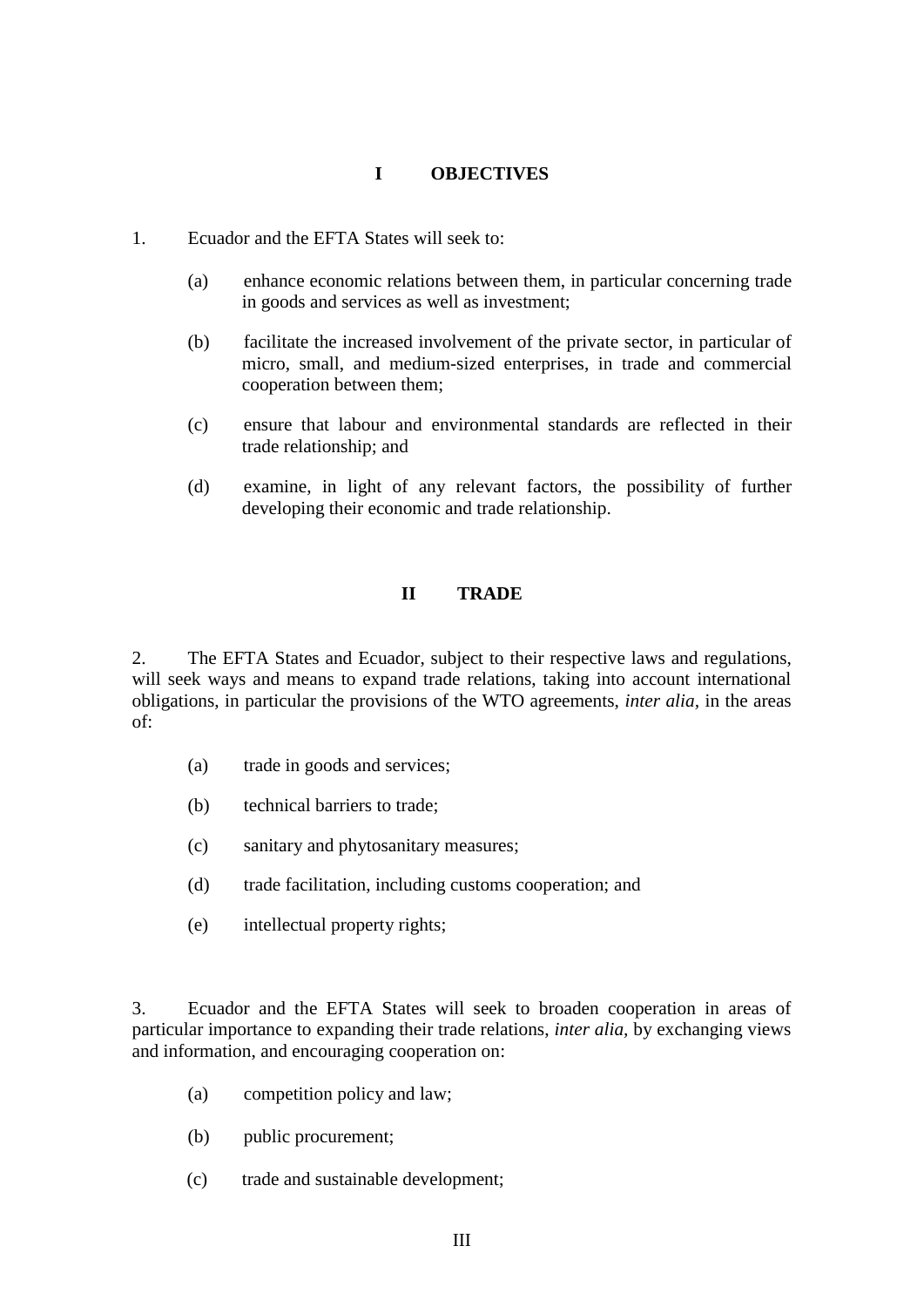- (d) human resources development;
- (e) investment flows,
- (f) all trade-related issues and policies such as technical cooperation and technology transfer

4. Ecuador and the EFTA States will, when conditions permit, jointly examine actions to be taken in view of negotiating a trade agreement between them, taking into account the provisions of the WTO.

#### **III PRIVATE SECTOR COOPERATION AND INVESTMENT**

5. Ecuador and the EFTA States will seek to promote private sector economic, trade and investment cooperation projects.

6. Ecuador and the EFTA States will encourage and stimulate business contacts, notably between enterprises, especially micro, small, and medium-sized enterprises, and organisations concerned with foreign trade and investment, with the aim of developing sustainable economic activities between Ecuador and the EFTA States.

#### **IV JOINT COMMITTEE**

7. Ecuador and the EFTA States hereby establish a Joint Committee.

8. The Joint Committee shall be composed of representatives of Ecuador and the EFTA States.

9. The Joint Committee shall review the cooperation in areas referred to in this declaration and discuss any other issue of mutual interest. It may formulate recommendations on any relevant subject by consensus.

10. The Joint Committee shall meet as and when necessary upon agreement between Ecuador and the EFTA states.

11. The secretariat services for the Joint Committee shall be provided jointly by the Ministry of International Trade of Ecuador and the EFTA Secretariat.